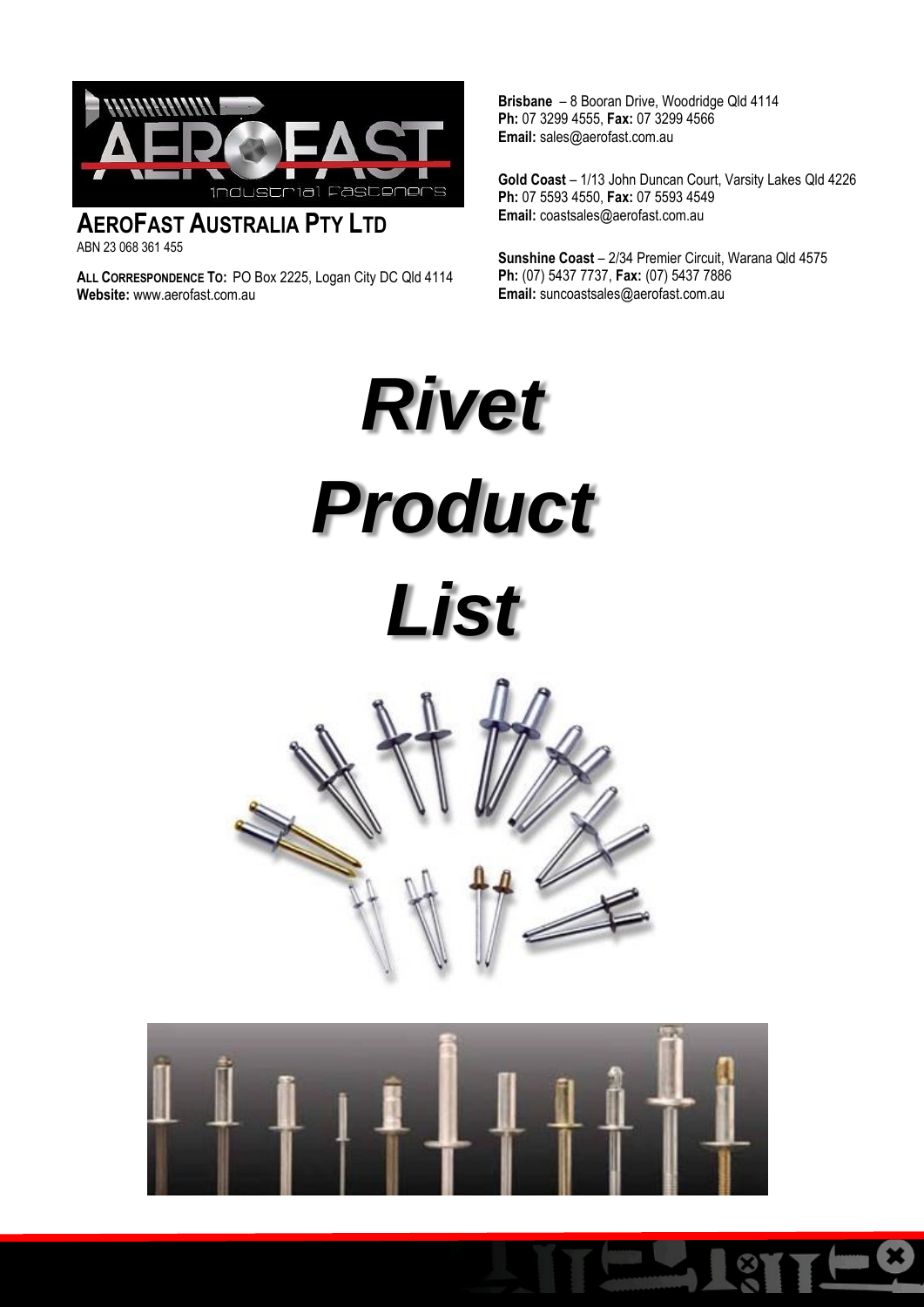<span id="page-1-0"></span>

## **TABLE OF C[ONTENTS](#page-1-0)**

| ALUMINIUM DOME RIVETS WITH STEEL STEM  PAGE 1     |  |
|---------------------------------------------------|--|
| COLOURED ALUMINIUM RIVETS WITH STEEL STEM 1       |  |
| MULTI-SET RIVETS - ALUMINIUM WITH STEEL STEM 2    |  |
|                                                   |  |
|                                                   |  |
|                                                   |  |
| BULB-TITE RIVETS - ALUMINIUM BODY & STEM & SEAL 2 |  |
|                                                   |  |
| STAINLESS STEEL DOME RIVETS WITH STEEL STEM 3     |  |
|                                                   |  |
| NICKEL/COPPER (MONEL ®) RIVETS WITH STEEL STEM 4  |  |
|                                                   |  |
|                                                   |  |
|                                                   |  |
| LARGE FLANGE ALUMINIUM RIVETS WITH STEEL STEM 5   |  |
|                                                   |  |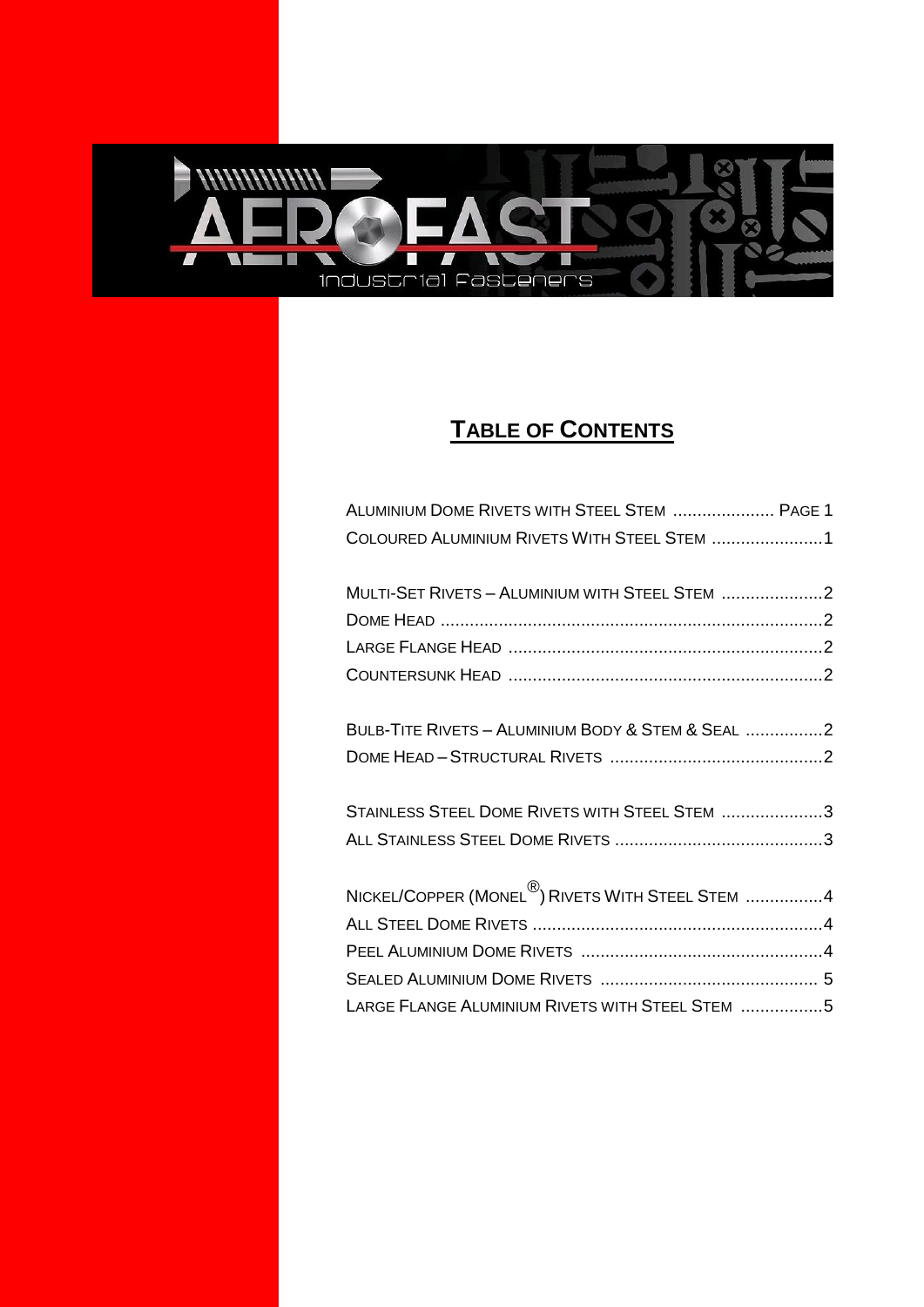



÷

<span id="page-2-1"></span><span id="page-2-0"></span>

| <b>ALUMINIUM DOME RIVETS WITH STEEL STEM</b>     |                             |                  |
|--------------------------------------------------|-----------------------------|------------------|
| <b>PRODUCT CODE</b>                              | <b>DIAMETER/BODY LENGTH</b> | GRIP (MM)        |
| R73AS3-2                                         | $2.4 \times 6.0$            | $\overline{3.2}$ |
| R73AS3-3                                         | $2.4 \times 7.5$            | $\overline{4.8}$ |
| R73AS4-1                                         | $3.2 \times 4.3$            | 1.6              |
| R73AS4-2                                         | $3.2 \times 6.0$            | $\overline{3.2}$ |
| R73AS4-3                                         | $3.2 \times 8.0$            | $\overline{4.8}$ |
| R73AS4-4                                         | $3.2 \times 10.0$           | 6.4              |
| R73AS4-5                                         | $3.2 \times 11.5$           | $\overline{8.0}$ |
| R73AS4-6                                         | $3.2 \times 13.3$           | 9.5              |
| R73AS4-8                                         | $3.2 \times 15.0$           | 12.7             |
| R73AS4-9                                         | $3.2 \times 18.6$           | 14.3             |
| R73AS4-10                                        | $3.2 \times 20.2$           | 16.0             |
| R73AS4-12                                        | $3.2 \times 24.0$           | 19.0             |
| R73AS5-2                                         | $4.0 \times 6.8$            | $\overline{3.2}$ |
| R73AS5-3                                         | $4.0 \times 8.5$            | $\overline{4.8}$ |
| R73AS5-4                                         | 4.0 x 10.3                  | 6.4              |
| R73AS5-5                                         | $4.0 \times 12.1$           | 7.9              |
| R73AS5-6                                         | 4.0 x 13.9                  | $\overline{9.5}$ |
| R73AS5-8                                         | $4.0 \times 17.4$           | 12.7             |
| R73AS6-2                                         | $4.8 \times 7.4$            | $\overline{3.2}$ |
| R73AS6-3                                         | $4.8 \times 9.2$            | 4.8              |
| R73AS6-4                                         | 4.8 x 10.9                  | 6.4              |
| R73AS6-5                                         | 4.8 x 12.7                  | $\overline{8.0}$ |
| R73AS6-6                                         | $4.8 \times 14.5$           | 9.5              |
| R73AS6-7                                         | 4.8 x 16.3                  | 11.1             |
| R73AS6-8                                         | 4.8 x 19.0                  | 12.7             |
| R73AS6-10                                        | $\frac{1}{4.8 \times 22.0}$ | 16.0             |
| R73AS6-12                                        | 4.8 x 25.4                  | 19.0             |
| R73AS6-14                                        | 4.8 x 28.0                  | 22.2             |
| R73AS6-16                                        | 4.8 x 31.8                  | 25.4             |
| R73AS6-20                                        | 4.8 x 38.1                  | 31.8             |
| R73AS8-2                                         | $6.4 \times 9.6$            | $\overline{3.2}$ |
| R73AS8-4                                         | 6.4 x 12.7                  | 6.4              |
| R73AS8-6                                         | 6.4 x 14.5                  | 9.5              |
| R73AS8-8                                         | 6.4 x 19.5                  | 12.7             |
| R73AS8-10                                        | $6.4 \times 22.0$           | 16.0             |
| R73AS8-12                                        | $6.4 \times 25.4$           | 19.0             |
| R73AS8-14                                        | $6.4 \times 28.4$           | 22.2             |
| <b>COLOURED ALUMINIUM RIVETS WITH STEEL STEM</b> |                             |                  |
| <b>RAS43**</b>                                   | $3.2 \times 8.0$            | 4.8              |
| <b>RAS44**</b>                                   | $3.2 \times 10$             | 6.4              |
| RAS45**                                          | $3.2 \times 11.5$           | 8.0              |
| RAS53**                                          | $4.0 \times 8.0$            | 4.8              |
| <b>RAS54**</b>                                   | $4.0 \times 10$             | 6.4              |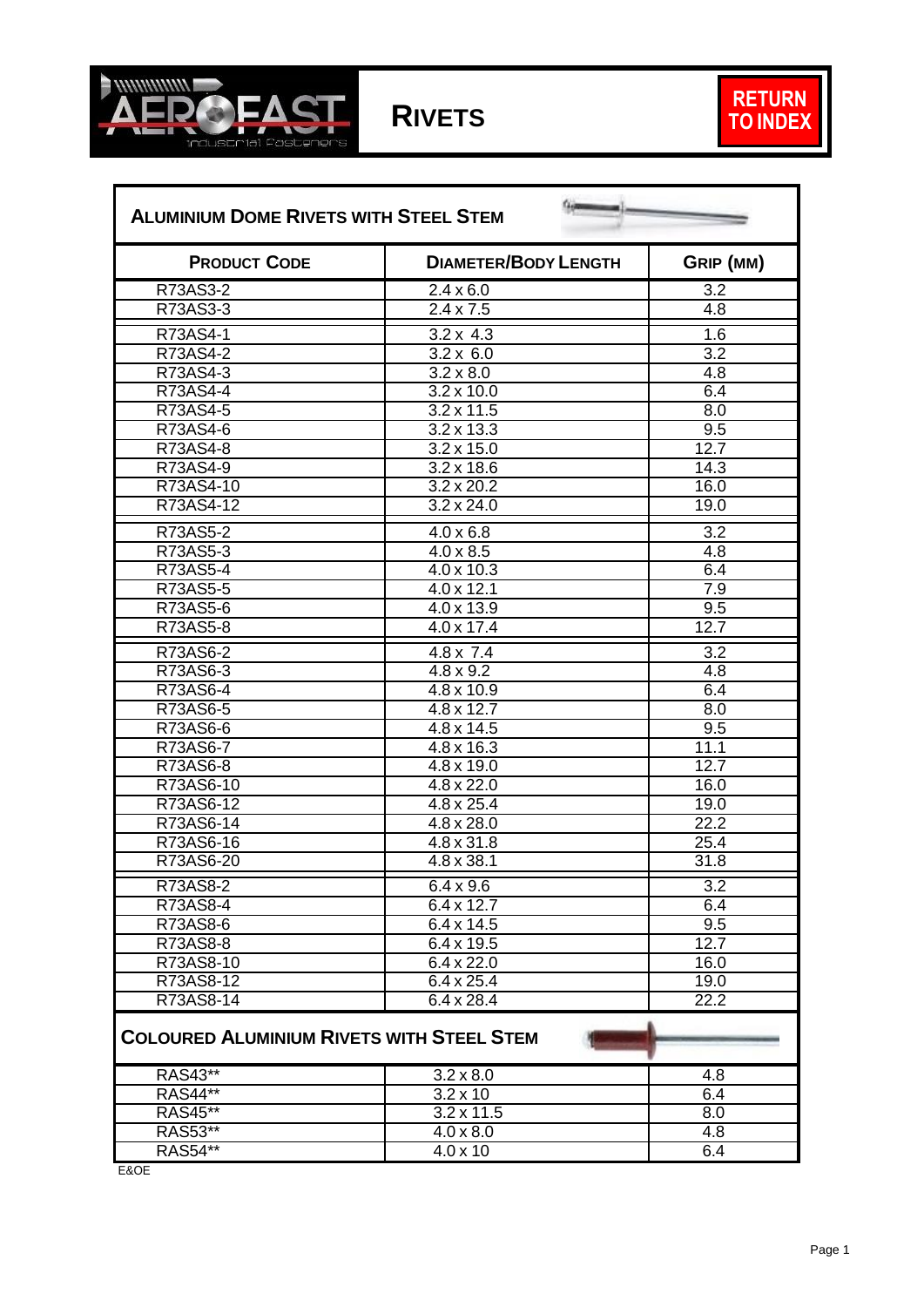<span id="page-3-0"></span>

## **EAST MULTI-SET RIVETS ALUMINIUM WITH STEEL STEM**

<span id="page-3-3"></span><span id="page-3-2"></span><span id="page-3-1"></span>

| <b>DOME HEAD</b>         |                               |               |  |
|--------------------------|-------------------------------|---------------|--|
| <b>PRODUCT CODE</b>      | <b>DIAMETER X LENGTH (MM)</b> | GRIP (MM)     |  |
| R73ASMG4-1/3             | $3.2 \times 8.5$              | $1.0 - 4.8$   |  |
| R73ASMG4-4/5             | $3.2 \times 11.0$             | $6.4 - 8.0$   |  |
| R73ASMG4-5/6             | $3.2 \times 13.5$             | $8.0 - 9.5$   |  |
| R73ASMG5-1/4             | 4.0 x 10.5                    | $1.0 - 6.4$   |  |
| R73ASMG5-5/6             | 4.0 x 13.5                    | $8.0 - 9.5$   |  |
| R73ASMG6-1/4             | 4.8 x 10.5                    | $1.0 - 6.4$   |  |
| R73ASMG6-4/8             | 4.8 x 18.0                    | $6.4 - 12.5$  |  |
| R73ASMG6-8/10            | $4.8 \times 21.0$             | $12.5 - 14.0$ |  |
| R73ASMG6-10/12           | $4.8 \times 25.0$             | $12.7 - 19.8$ |  |
|                          |                               |               |  |
| <b>LARGE FLANGE HEAD</b> |                               |               |  |
| <b>PRODUCT CODE</b>      | <b>DIAMETER X LENGTH (MM)</b> | GRIP (MM)     |  |
| R73ASMGL4-1/4            | $3.2 \times 9.5$              | $1.2 - 6.4$   |  |
| R73ASMGL6-1/4            | $4.8 \times 11.0$             | $1.0 - 6.4$   |  |
| R73ASMGL6-4/8            | 4.8 x 16.0                    | $6.4 - 11.0$  |  |
| R73ASMGL6-8/10           | 4.8 x 19.5                    | $11.0 - 14.0$ |  |
| R73ASMGL6-10/12          | $4.8 \times 24.0$             | $16.0 - 19.0$ |  |
| <b>COUNTERSUNK HEAD</b>  |                               |               |  |
| <b>PRODUCT CODE</b>      | <b>DIAMETER X LENGTH (MM)</b> | GRIP (MM)     |  |
| R72ASMG5-1/4             | 4.0 x 11.3                    | $1.0 - 6.4$   |  |

<span id="page-3-4"></span>E&OE

<span id="page-3-5"></span>

 **BULB-TITE RIVETS** 

<span id="page-3-6"></span> **ALUMINIUM BODY,STEM & SEAL**



<span id="page-3-7"></span>

| <b>DOME HEAD - STRUCTURAL RIVETS</b> |                                     |                        | ******************** |
|--------------------------------------|-------------------------------------|------------------------|----------------------|
| <b>PRODUCT</b><br><b>CODE</b>        | <b>DIAMETER/BODY</b><br>LENGTH (MM) | <b>GRIP RANGE (MM)</b> | HOLE SIZE (MM)       |
| RV6604-0604W                         | $5.2 \times 17.5$                   | $1.6 - 6.4$            | $5.3 - 5.6$          |
| RV6604-0608W                         | $5.2 \times 25.4$                   | $7.9 - 12.7$           | $5.3 - 5.6$          |
| RV6604-0612W                         | $5.2 \times 31.8$                   | $14.3 - 19.0$          | $5.3 - 5.6$          |

 **NOTE: ABOVE VALUES ARE SHOWN AS A GUIDE ONLY AND MAY VARY DEPENDING ON APPLICATION.**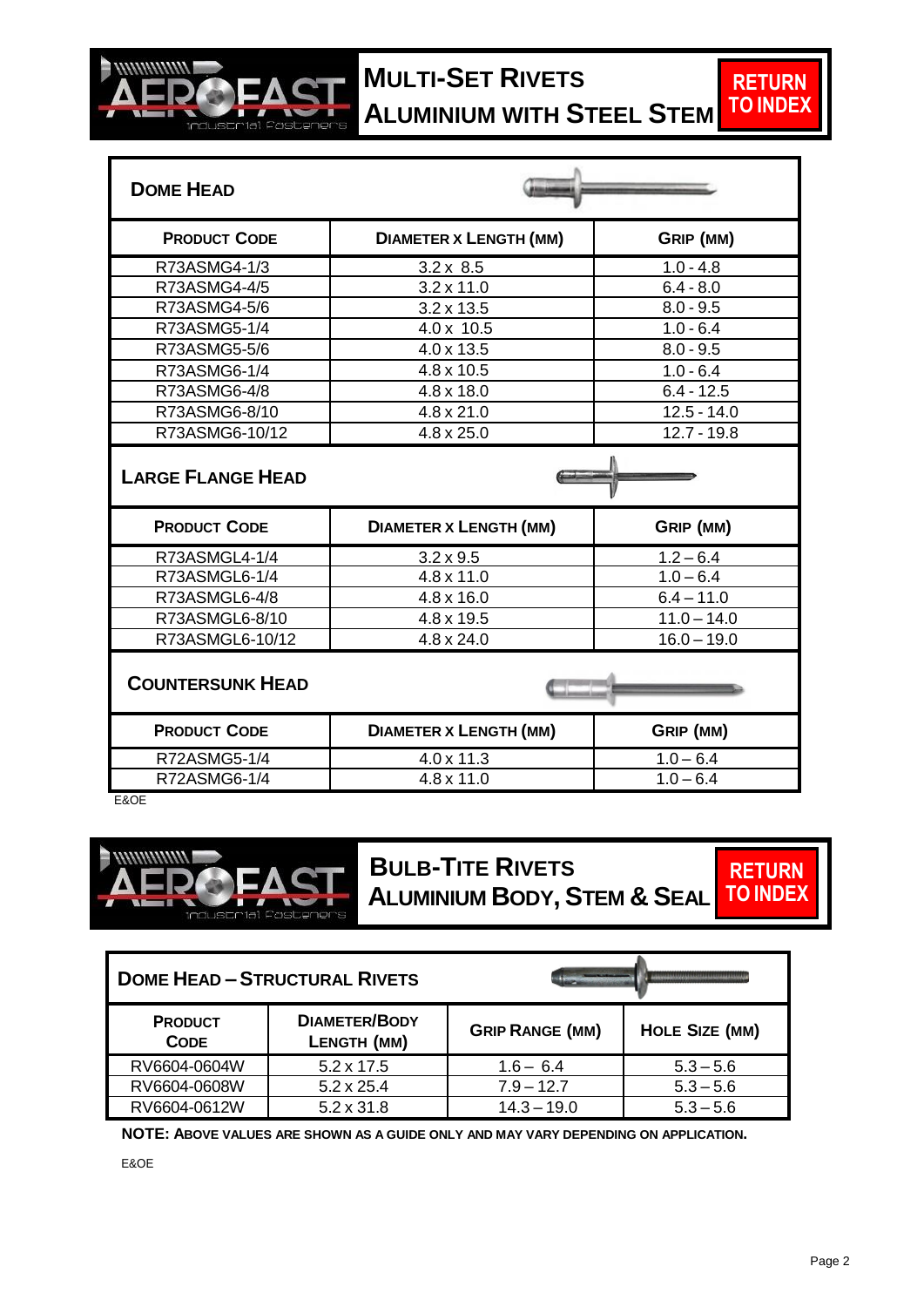

<span id="page-4-0"></span>

| <b>STAINLESS STEEL DOME RIVETS WITH STEEL STEM</b> |                             |           |
|----------------------------------------------------|-----------------------------|-----------|
| <b>PRODUCT CODE</b>                                | <b>DIAMETER/BODY LENGTH</b> | GRIP (MM) |
| R73STS4-2                                          | $3.2 \times 6.0$            | 3.2       |
| R73STS4-3                                          | $3.2 \times 8.0$            | 4.8       |
| R73STS4-4                                          | $3.2 \times 10.0$           | 6.4       |
| R73STS4-6                                          | $3.2 \times 13.3$           | 9.5       |
| R73STS5-2                                          | $4.0 \times 6.8$            | 3.2       |
| R73STS5-3                                          | $4.0 \times 8.5$            | 4.8       |
| R73STS5-4                                          | 4.0 x 10.3                  | 6.4       |
| R73STS5-5                                          | $4.0 \times 12.1$           | 8.0       |
| R73STS5-6                                          | 4.0 x 13.9                  | 9.5       |
| R73STS6-2                                          | $4.8 \times 7.4$            | 3.2       |
| R73STS6-3                                          | $4.8 \times 9.2$            | 4.8       |
| R73STS6-4                                          | 4.8 x 10.9                  | 6.4       |
| R73STS6-5                                          | 4.8 x 12.7                  | 8.0       |
| R73STS6-6                                          | $4.8 \times 14.5$           | 9.5       |
| R73STS6-8                                          | 4.8 x 19.0                  | 12.7      |

E&OE

<span id="page-4-1"></span>

| <b>ALL STAINLESS STEEL DOME RIVETS</b> |                             |           |
|----------------------------------------|-----------------------------|-----------|
| <b>PRODUCT CODE</b>                    | <b>DIAMETER/BODY LENGTH</b> | GRIP (MM) |
| R73STST4-2                             | $3.2 \times 6.0$            | 3.2       |
| R73STST4-3                             | $3.2 \times 8.0$            | 4.8       |
| R73STST4-4                             | $3.2 \times 10.0$           | 6.4       |
| R73STST4-6                             | $3.2 \times 13.3$           | 9.5       |
| <b>R73STST5-2</b>                      | $4.0 \times 6.8$            | 3.2       |
| R73STST5-3                             | $4.0 \times 8.5$            | 4.8       |
| R73STST5-4                             | 4.0 x 10.3                  | 6.4       |
| <b>R73STST5-5</b>                      | $4.0 \times 12.1$           | 8.0       |
| R73STST5-6                             | 4.0 x 13.9                  | 9.5       |
| R73STST6-2                             | $4.8 \times 7.4$            | 3.2       |
| R73STST6-3                             | $4.8 \times 9.2$            | 4.8       |
| R73STST6-4                             | 4.8 x 10.9                  | 6.4       |
| R73STST6-5                             | 4.8 x 12.7                  | 8.0       |
| R73STST6-6                             | 4.8 x 14.5                  | 9.5       |
| R73STST6-8                             | 4.8 x 19.0                  | 12.7      |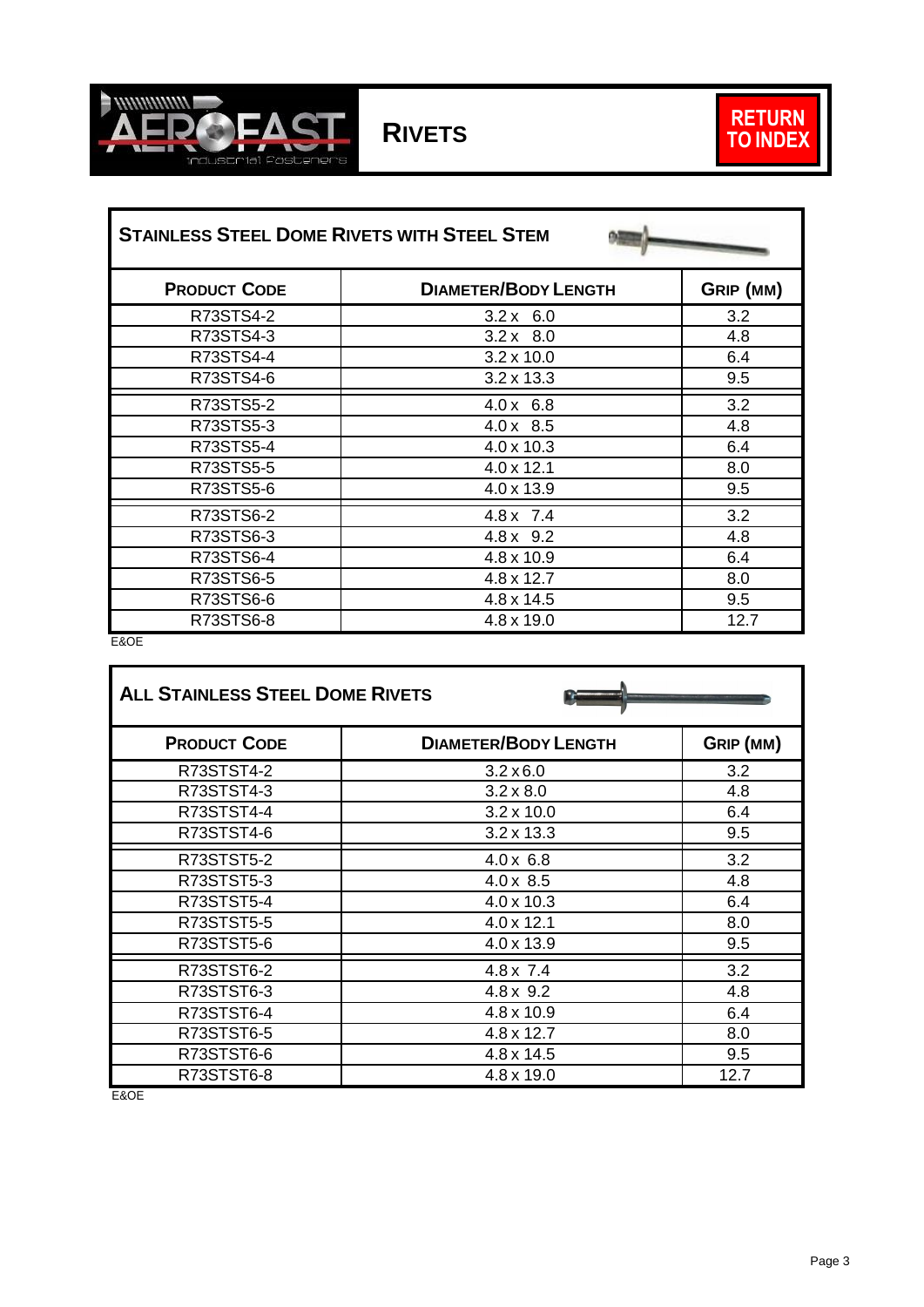

| NICKEL/COPPER (MONEL <sup>®</sup> ) RIVETS WITH STEEL STEM |                             |           |
|------------------------------------------------------------|-----------------------------|-----------|
| <b>PRODUCT CODE</b>                                        | <b>DIAMETER/BODY LENGTH</b> | GRIP (MM) |
| R73MS4-2                                                   | $3.2 \times 6.1$            | 3.2       |
| R73MS4-3                                                   | $3.2 \times 7.4$            | 4.8       |
| R73MS4-4                                                   | $3.2 \times 8.9$            | 6.4       |
| R73MS4-5                                                   | $3.2 \times 10.2$           | 8.0       |
| R73MS4-6                                                   | $3.2 \times 13.0$           | 9.5       |
| R73MS5-2                                                   | $4.0 \times 6.1$            | 3.2       |
| R73MS5-3                                                   | $4.0 \times 8.0$            | 4.8       |
| R73MS5-4                                                   | $4.0 \times 9.4$            | 6.4       |
| R73MS5-5                                                   | 4.0 x 10.2                  | 8.0       |
| R73MS5-6                                                   | 4.0 x 13.9                  | 9.5       |
| R73MS6-2                                                   | $4.8 \times 7.6$            | 3.2       |
| R73MS6-3                                                   | $4.8 \times 9.1$            | 4.8       |
| R73MS6-4                                                   | $4.8 \times 9.9$            | 6.4       |
| R73MS6-5                                                   | 4.8 x 12.7                  | 8.0       |
| R73MS6-6                                                   | 4.8 x 14.5                  | 9.5       |
| R73MS6-8                                                   | 4.8 x 16.5                  | 12.7      |
| R73MS6-10                                                  | 4.8 x 19.0                  | 16.0      |

E&OE

<span id="page-5-0"></span>F

<span id="page-5-1"></span>

| <b>ALL STEEL DOME RIVETS</b> |                             |           |
|------------------------------|-----------------------------|-----------|
| <b>PRODUCT CODE</b>          | <b>DIAMETER/BODY LENGTH</b> | GRIP (MM) |
| R73SS4-2                     | $3.2 \times 6.1$            | 3.2       |
| R73SS4-3                     | $3.2 \times 7.9$            | 4.8       |
| R73SS4-4                     | $3.2 \times 9.7$            | 6.4       |
| R73SS4-5                     | $3.2 \times 11.5$           | 8.0       |
| R73SS4-6                     | $3.2 \times 13.3$           | 9.5       |

E&OE

<span id="page-5-2"></span>

| <b>PEEL ALUMINIUM DOME RIVETS</b> | 050319903486946330000        |           |
|-----------------------------------|------------------------------|-----------|
| <b>PRODUCT CODE</b>               | <b>DIAMETER/ BODY LENGTH</b> | GRIP (MM) |
| R73ASP5-8                         | $4.0 \times 16.5$            | 9.0       |
| R73ASP6-4                         | $4.8 \times 11.0$            | 4.0       |
| R73ASP6-6                         | $4.8 \times 14.5$            | 7.0       |
| R73ASP6-8                         | $4.8 \times 16.5$            | 11.0      |
| R73ASP6-10                        | 4.8 x 19.0                   | 15.0      |
| R73ASP6-12                        | $4.8 \times 25.0$            | 18.0      |